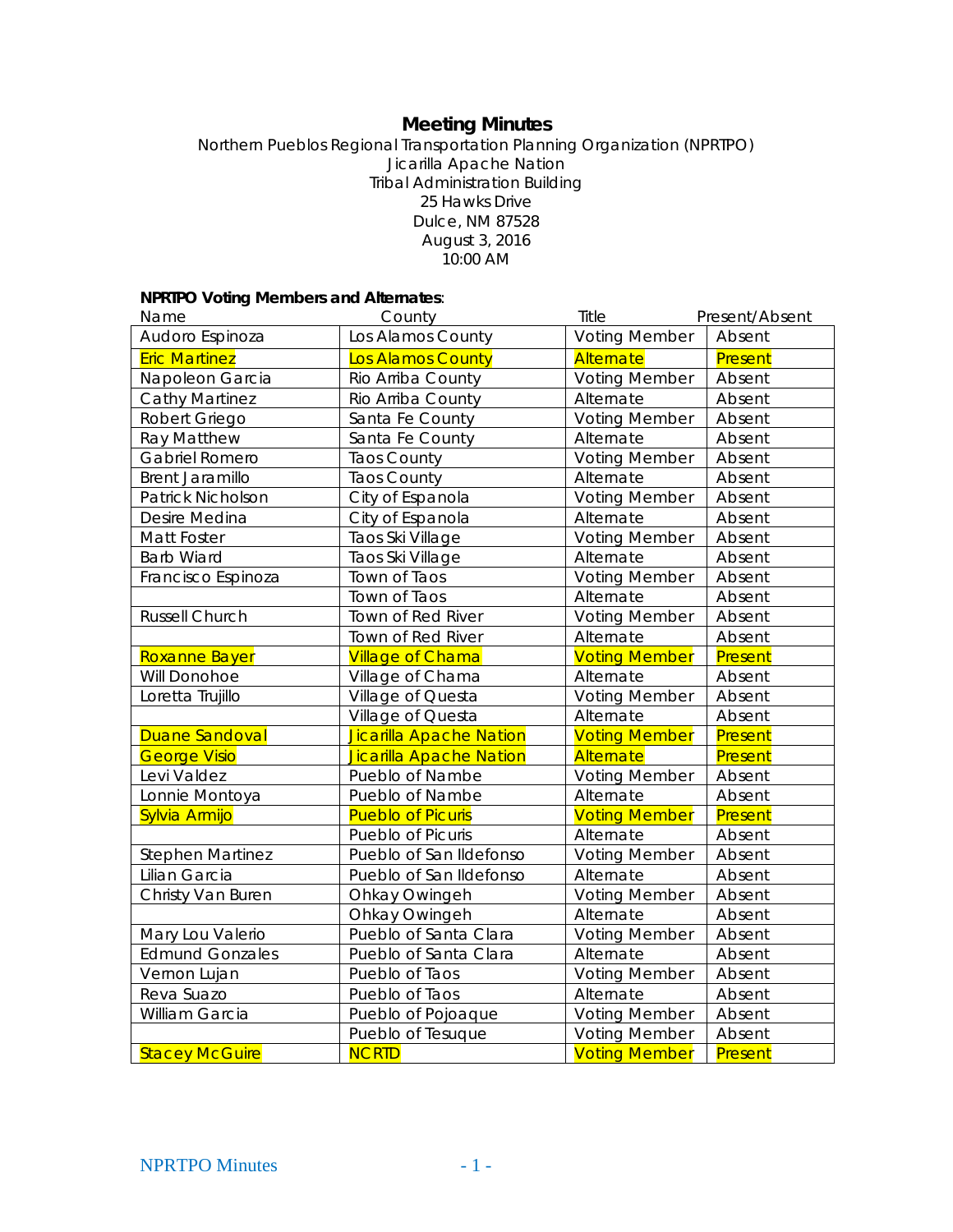## **NPRTPO Program Manager**

| Eric Ghahate | <b>NCNMEDD</b> |
|--------------|----------------|
|              |                |

## **NMDOT Staff**

| Paul Thrasher | NMDOT D-5 Engineer            |
|---------------|-------------------------------|
| Ron Shutiva   | NMDOT Tribal Liaison          |
| Robin Elkin   | <b>NMDOT Planning Liaison</b> |

#### **Guest Members**

Thomas Aragon Rio Arriba County

Jennifer Muskrat Jicarilla Apache Nation Annette Martinez Jicarilla Apache Nation Desiree Lujan Los Alamos County

### **I. Call Meeting to Order**

The Meeting was called to order at 10:21 p.m. by Vice-Chair Stacey McGuire, NCRTD.

### **II. Pledge of Allegiance**

Jicarilla Apache Nation President Ty Vicenti provided a welcoming prayer.

## **III. Welcome and Introductions:**

Individual introductions were conducted by each NPRTPO member and guests.

### **IV. Approval of the Agenda:**

Vice-Chair Stacey McGuire, NCRTD, called for a motion to approve the agenda as submitted.

Eric Martinez, Los Alamos County, made the motion to approve the agenda as submitted; the motion was seconded by Duane Sandoval, Jicarilla Apache Nation. The motion carried and all voted in favor.

## **V. Approval of the Minutes: (June 22, 2016 –NCNMEDD)**

Vice-Chair Stacey McGuire, NCRTD called for a motion to approve the minutes as submitted.

Duane Sandoval, Jicarilla Apache Nation made the motion to approve the minutes as submitted; the motion was seconded by Sylvia Armijo, Jicarilla apache Nation. The motion carried and all voted in favor.

#### **VI. Public Comments-5 minutes/person**:

Vice-Chair Stacey McGuire, NCRTD called for any public comment.

Adrian Notseneh, Jicarilla Apache Nation provided public comment concerning Washington DC visit and transportation related needs.

### **VII. Review of FFY 18-19 TAP RTP Applications, Los Alamos County, Santa Fe National Forest-Espanola, NCRTD**

Eric Ghahate facilitated discussion regarding the TAP/RTP applications submitted for this cycle. The dates and times of the site visits were shared and also potential alternatives